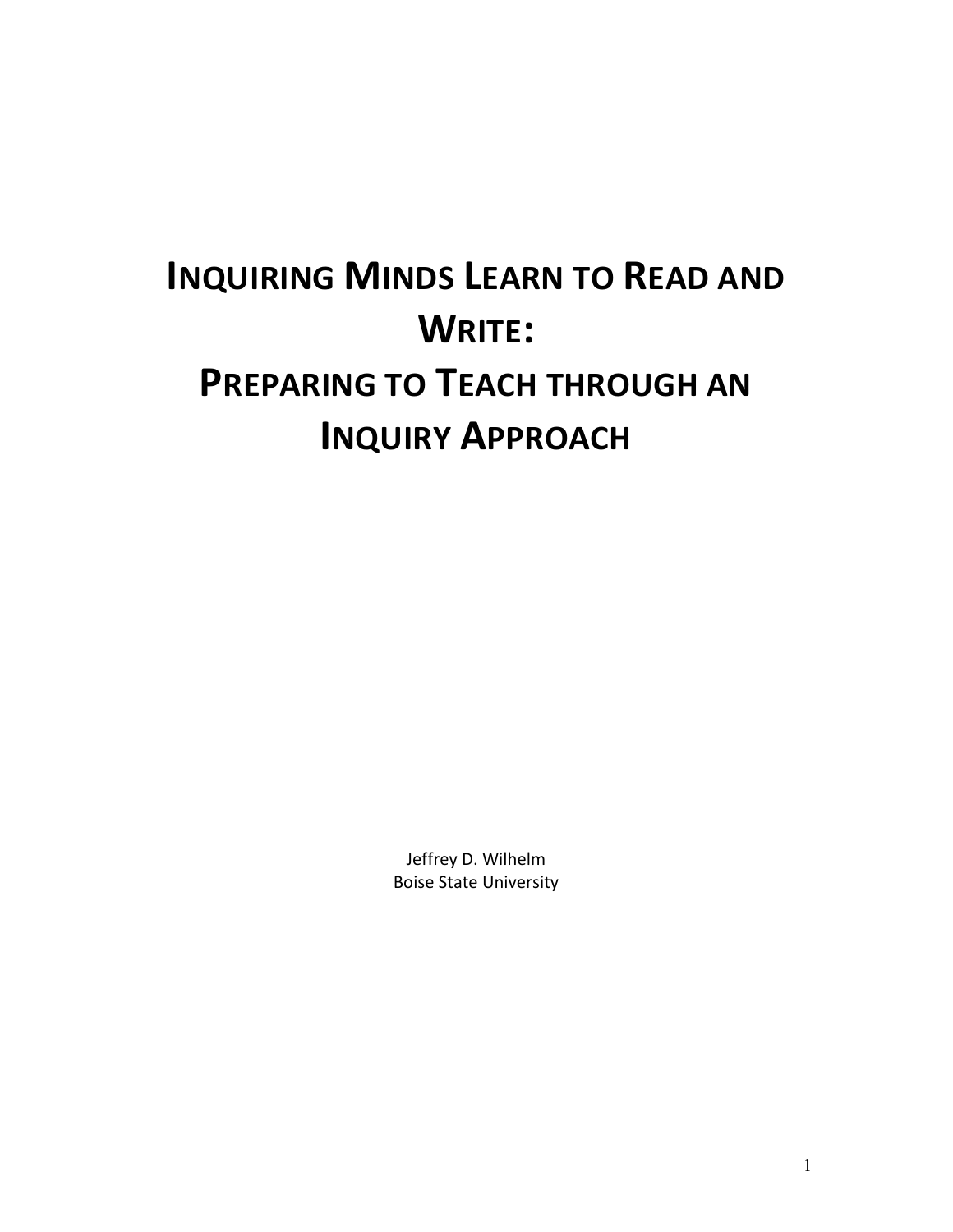# **The Inquiry Stance**

# **promotes teacher, student, and institutional growth when…**

- teachers become reflective practitioners and action researchers, learning from the field, from reflection on their practice, and directly from their students about how to best teach them.
- teachers serve as peer coaches and thinking partners working together to promote the most powerful teaching and learning.
- teachers create inquiry environments for and with students, collaborating with them on creating disciplinary knowledge and culture.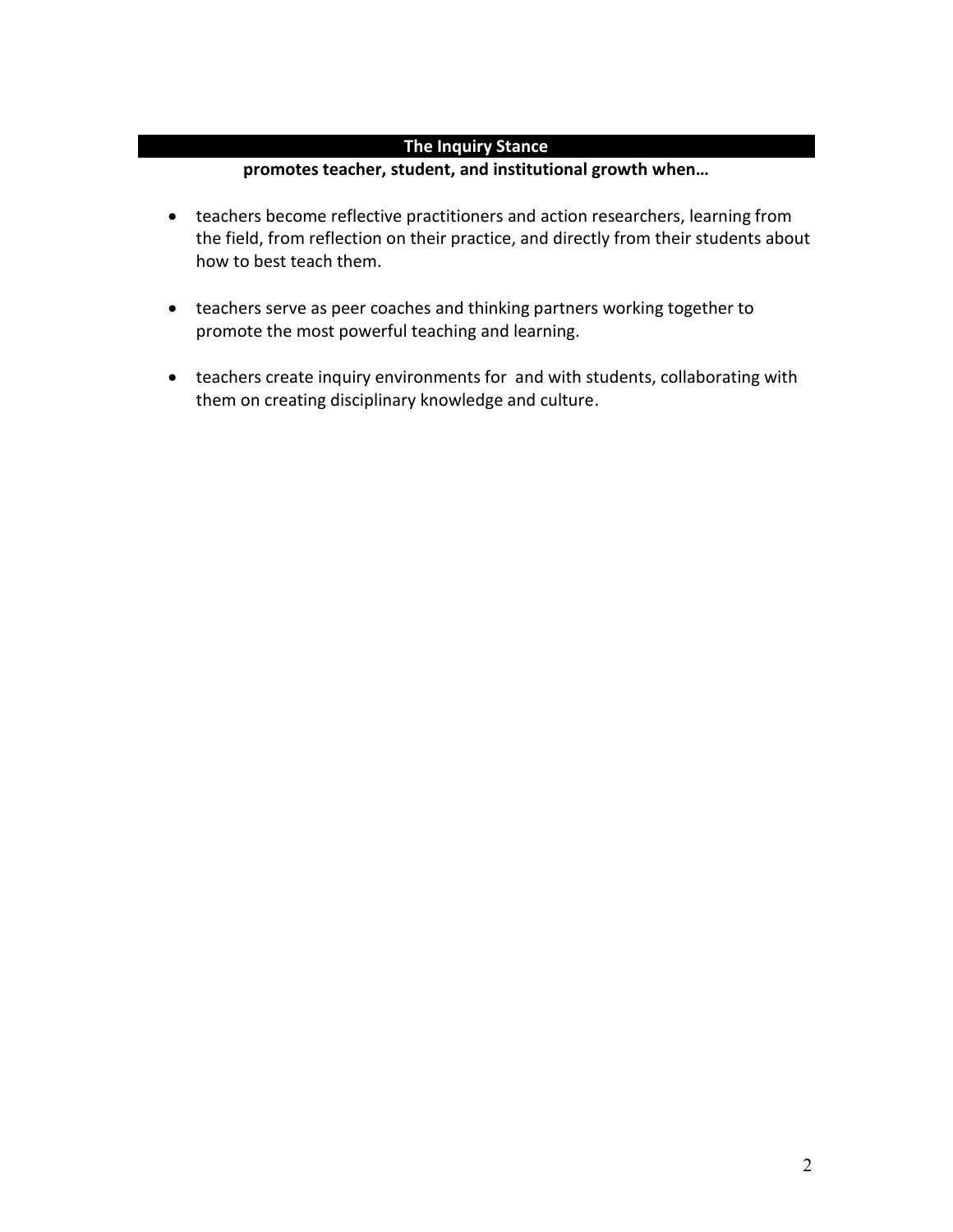#### **A Motivational Survey**

#### **How Good a Motivator am I? A Self-Reflection Checklist**

(based on current motivation research: (Bandura, 1998; Csikszentmihalyi, 1990; Pajares, 1996; Smith and Wilhelm, 2002)

Usually = 4 points Sometimes =  $2$  points Never = 0 points

1. I believe my students are trustworthy and communicate this to them.

\_\_\_\_2. I believe a teacher should care about students and express this caring.

\_\_\_\_3. I believe my students are competent and can become more competent with proper assistance.

4. I attend to student interests and provide some level of choice.

5. I help students to do things and to know how to do things and to talk about how to do things.

\_\_\_\_6. I avoid labeling students.

\_\_\_\_7. I send explicit invitations to succeed, both to my students as a group, and individually.

8. I listen to what my students really say; I noodle around trying to get to know them.

\_\_\_\_9. I make good use of student experts in my class - getting kids to teach each other and share their expertise.

\_\_\_\_10. I use heterogeneous groups and interest groups to build interdependence and to highlight and use different students' strengths.

\_\_\_\_11. I avoid overemphasis on competition, rewards and winning -- though I may foster a fun, gamelike atmosphere where every one can win and succeed.

\_\_\_\_12. I help students to evaluate themselves; to build, articulate and apply their own critical standards.

13. I communicate high expectations to all my students

14. I focus on future success vs. past failure.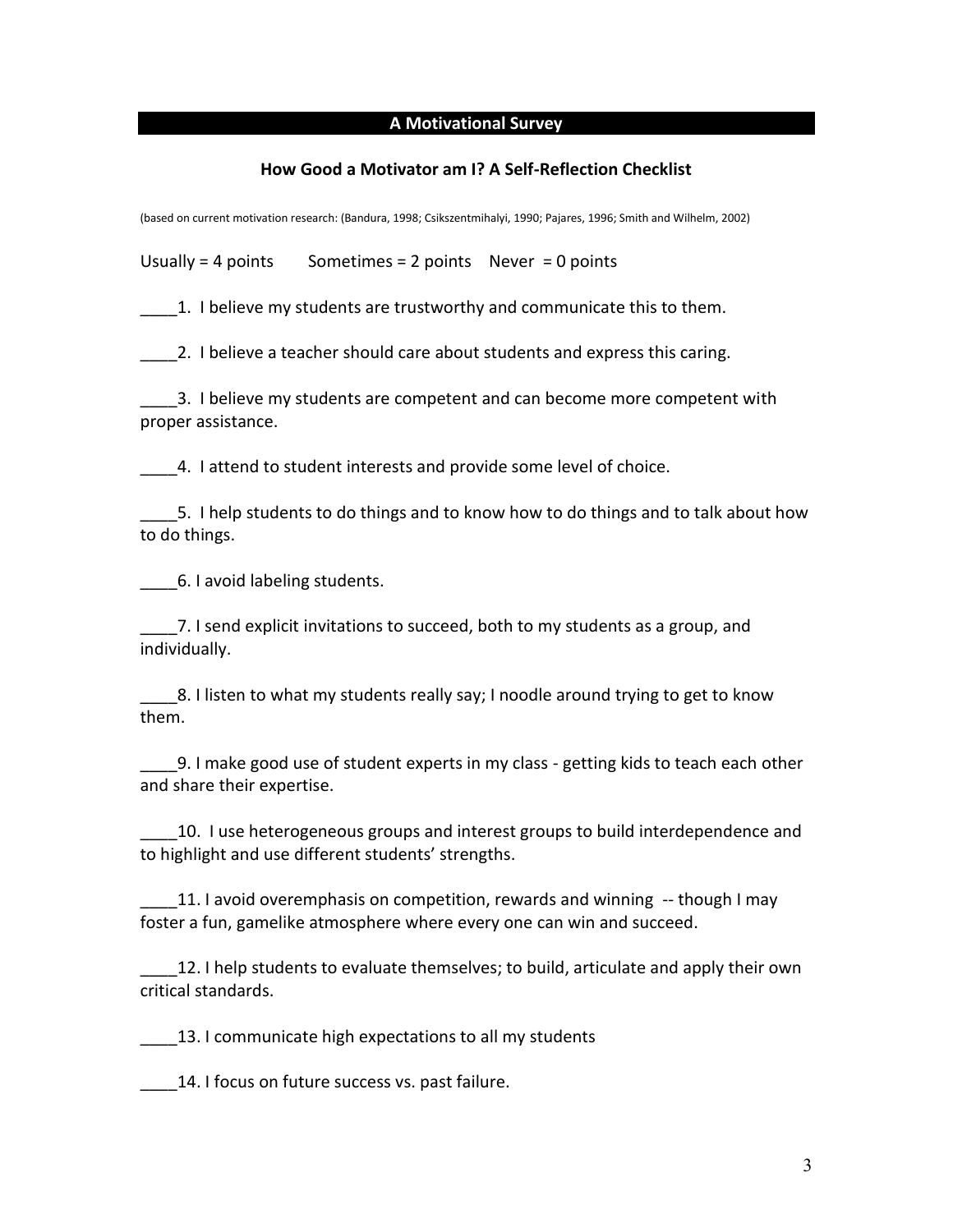\_\_\_\_15. I name what students can do, focusing on their abilities and achievement; I celebrate student expertise.

\_\_\_\_16. I negotiate, help set, and communicate clear goals as I highlight focus and and higher purpose to the work that we do.

17. I provide continuous feedback to students about how they are doing, and create learning situations that provide immediate feedback.

18. I frontload unit work by starting with what students already know, activating background and building interest and a sense of purpose.

\_\_\_\_19. I foster connections to students' current life concerns.

\_\_\_\_20. I encourage the reading of a variety of different kinds of texts.

\_\_\_\_21. I encourage fun, humor and laughter in the classroom, including the reading of humorous texts.

22. I use artifacts and concrete objects in my teaching, and ask students to design artifacts and concrete objects that make knowledge visible and reasoning accountable.

\_\_\_\_23. I welcome and encourage multiple responses to class questions and projects.

24. I model the behaviors that I value for students (e.g. I read; I am pleasant).

\_\_\_\_25. I am passionate about reading and about ideas and I model and communicate this passion.

\_\_\_\_26. I teach my students for who they are and who they might be RIGHT NOW in the present moment (not for who I think they should be and be able to do sometime in the far off future).

27. In my classroom, we read texts that can be related to real world situations and activity.

28. The activities in my classroom allow students to identify and use their expertise.

Total - 98-110+ = You are a most excellent motivator! 88-97 = Good 78-87 = Fair >77 Try something different!!!!

\*Example here is adapted from Wilhelm, Jeffrey (2002). Action Strategies for Deepening Comprehension. New York: Scholastic.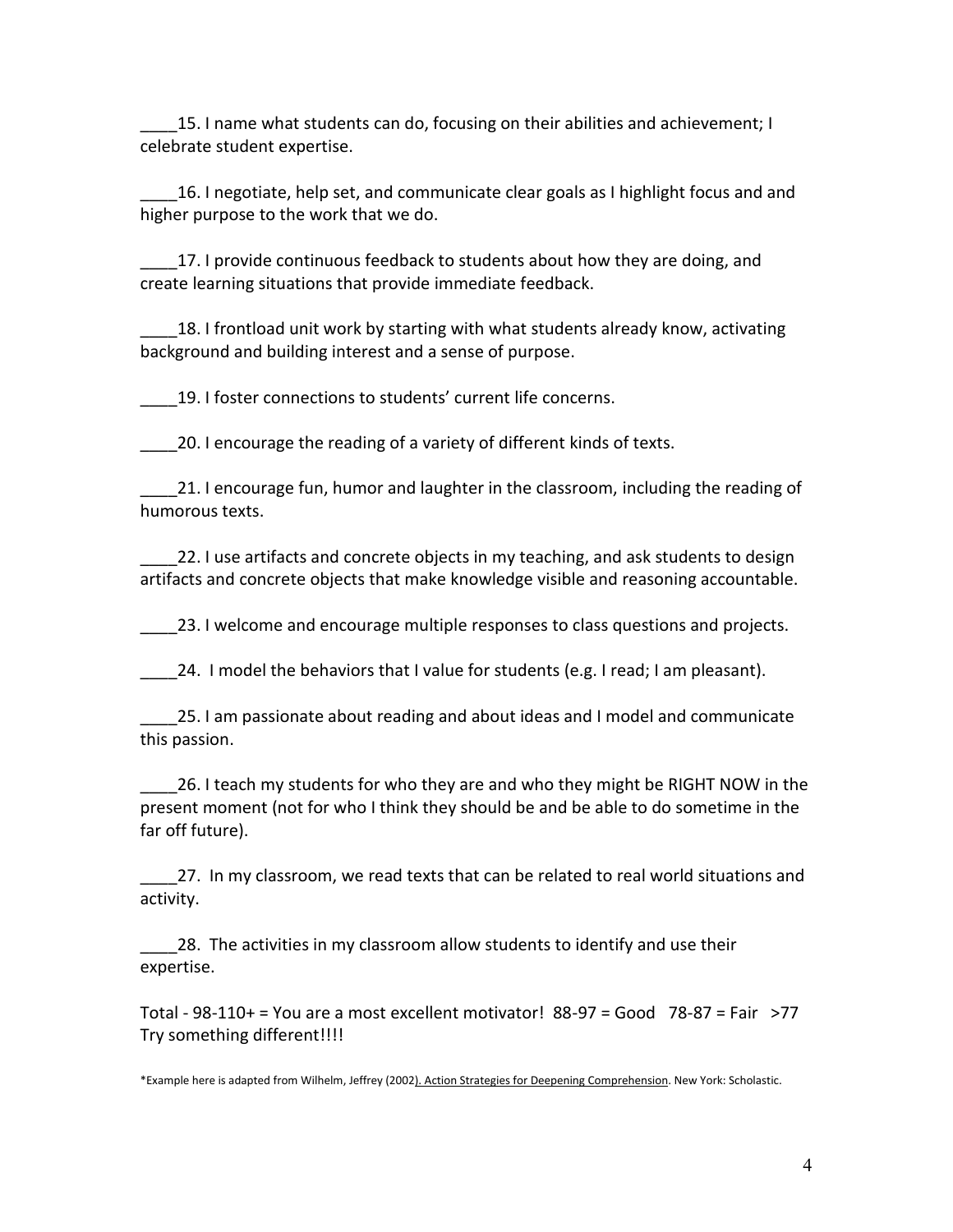#### **Conditions of FLOW experience**

- A clear *purpose, goals* and *immediate feedback*
- A *challenge* that requires an appropriate level of skill and *assistance* to meet the challenge as needed to be successful
- A sense of *control* and *developing competence* o voice, opinion, identity staking, choice, naming growing competence
- A focus on *immediate experience*
	- o current relevance, make things, do things, immediate function, fun, humor
- *Importance of the social*
	- o group work, peer assistance, social purpose, negotiate and share what is learned
	- o relationships with authors, peers, characters, teachers
	- o social contract: get to know me, care about me, address my interests, assist me and don't give up, be passionate,

#### **Q. What kind of curriculum meets these demands?**

#### **A. Inquiry**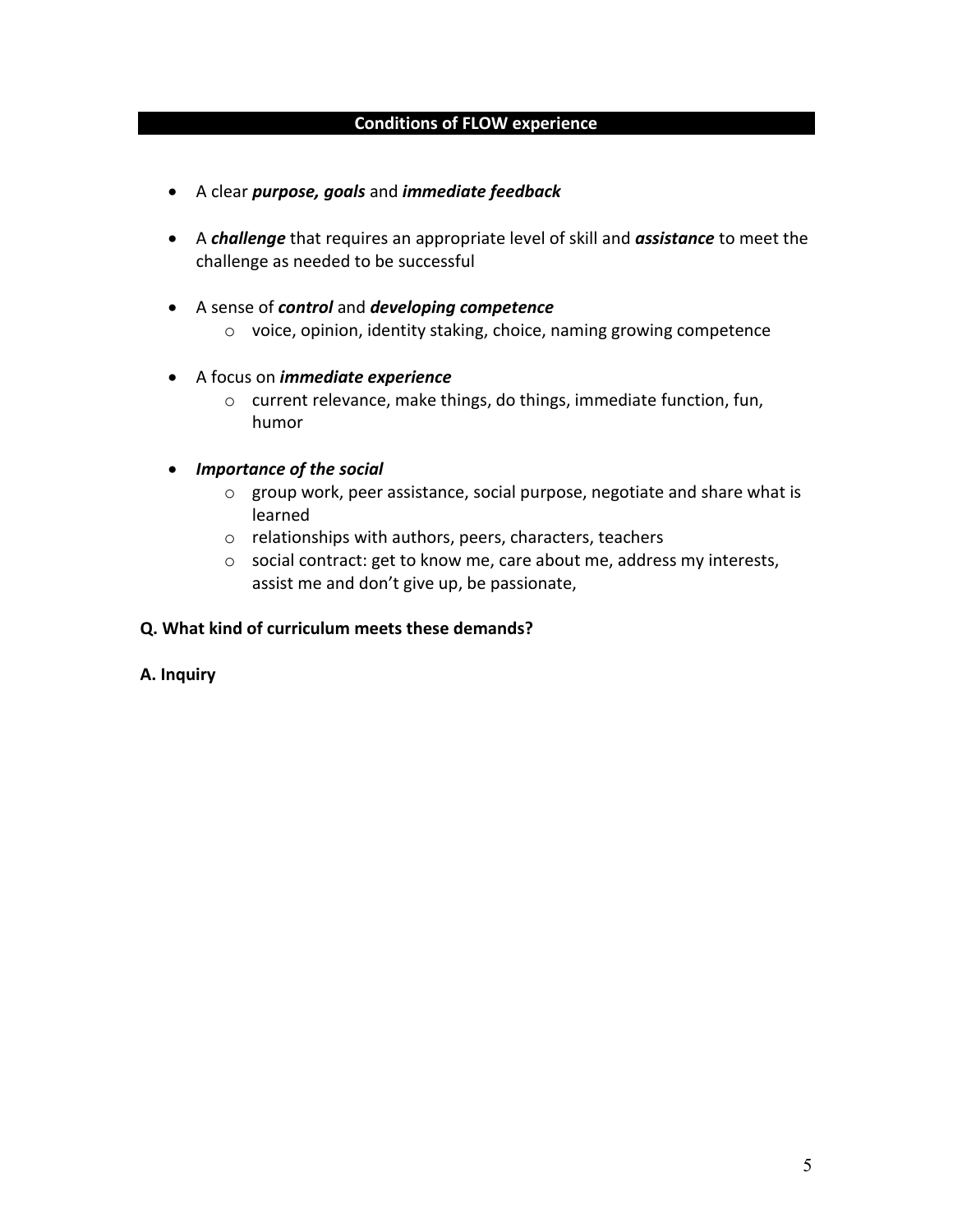# **Relationships with**

- **Family**
- **Friends**
- **Classmates**
- **Authors**
- **Characters**
- **Teachers**

# **The Social Contract**

- **My teacher will try to get to know me as an individual.**
- My teacher will care about me.
- My teacher will address my interests in some way either outside or inside the classroom.
- My teacher will assist me to learn and will work hard to make sure I have learned.
- \* \*My teacher will be passionate about the subject and about teaching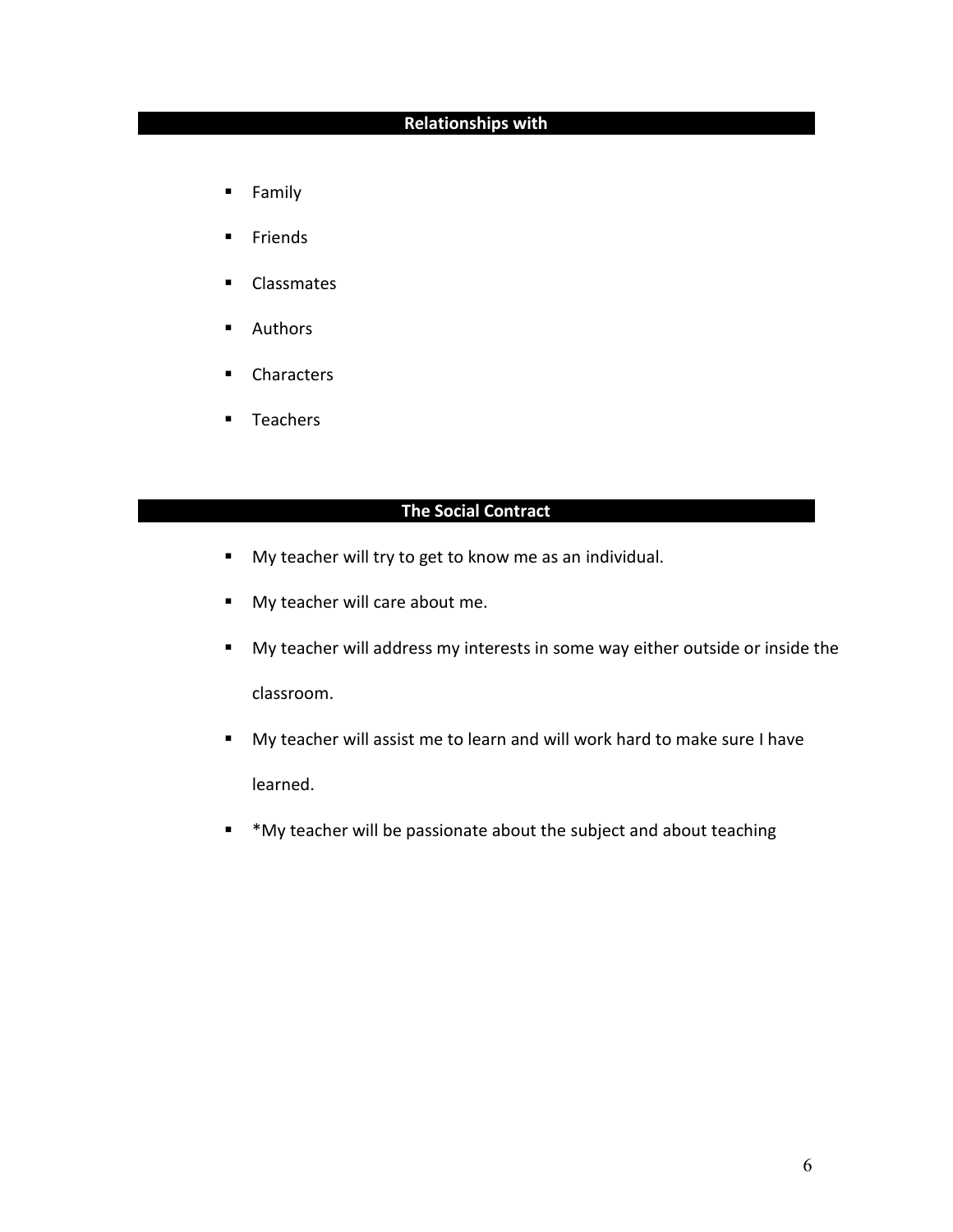#### **6Ms Teaching Heuristic**

#### **Process For Teaching Inquiry**

- 1. Set up
	- MOTIVATE with essential question and frontloading, personally connect students to content
- 2. Standards or goals
	- Meeting them through MULTIPLE MODALITIES and MEASURES
		- o Articulate major learning goals, both conceptual (what) and strategic (how).
		- o Provide multiple ways for learning and demonstrating learning of the standards/end goals/ enduring understandings through independent culminating projects
- 3. Sequence or scaffold for gradual release of responsibility by
	- MODEL *for* Teacher does/students watch
	- MENTOR *with*  Teacher does/students help and students do together/teacher helps
	- MONITOR *by* Student does/Teacher assesses and helps as needed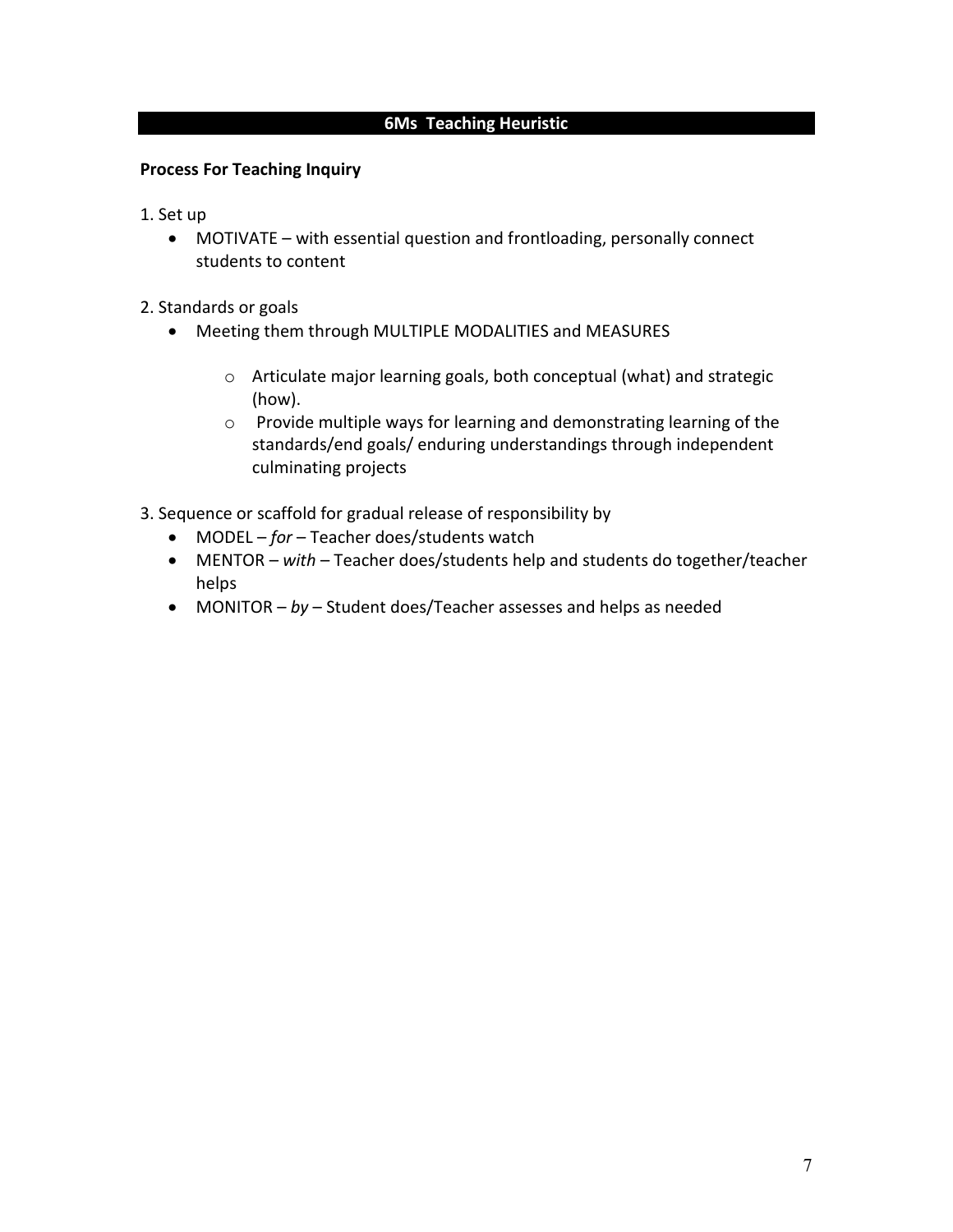# **Inquiry Unit Template #1**

**Curricular Topic or Text:**

| <b>Essential Question:</b>                                                                                                                                                                                                                                                                                                                                                        |                                                                                                                                            |                   |                                                            |                                                                          |  |  |  |
|-----------------------------------------------------------------------------------------------------------------------------------------------------------------------------------------------------------------------------------------------------------------------------------------------------------------------------------------------------------------------------------|--------------------------------------------------------------------------------------------------------------------------------------------|-------------------|------------------------------------------------------------|--------------------------------------------------------------------------|--|--|--|
| $\bullet$                                                                                                                                                                                                                                                                                                                                                                         | Personal connections/points of contact for students:                                                                                       |                   |                                                            |                                                                          |  |  |  |
| $\bullet$                                                                                                                                                                                                                                                                                                                                                                         | <b>Disciplinary importance:</b>                                                                                                            |                   |                                                            |                                                                          |  |  |  |
| $\bullet$                                                                                                                                                                                                                                                                                                                                                                         | <b>Possible resulting social actions:</b>                                                                                                  |                   |                                                            |                                                                          |  |  |  |
|                                                                                                                                                                                                                                                                                                                                                                                   | <b>Conceptual Knowledge:</b><br>(What you want the students to<br>know and be able to talk about<br>and think with as conceptual<br>tools) |                   | <b>Procedural Knowledge:</b>                               | (What you want the students<br>to be able to do and perform)             |  |  |  |
| $\bullet$                                                                                                                                                                                                                                                                                                                                                                         | <b>Frontloading Activity:</b>                                                                                                              |                   |                                                            |                                                                          |  |  |  |
| Scaffold of Activities: For exploring and practicing concepts - leading to<br>$\bullet$<br>capacity to complete culminating project - demonstration of developed<br>understandings in actual accomplishment<br>Curricular coherence - how does one activity lead to the next; how does one<br>$\bullet$<br>activity make use of knowledge developed in previous ones (layering!). |                                                                                                                                            |                   |                                                            |                                                                          |  |  |  |
|                                                                                                                                                                                                                                                                                                                                                                                   | <b>Activities</b>                                                                                                                          | <b>Procedural</b> | <b>Connection to</b><br><b>Conceptual and</b><br>Knowledge | <b>Formative</b><br><b>Assessments and</b><br>proof of one's<br>learning |  |  |  |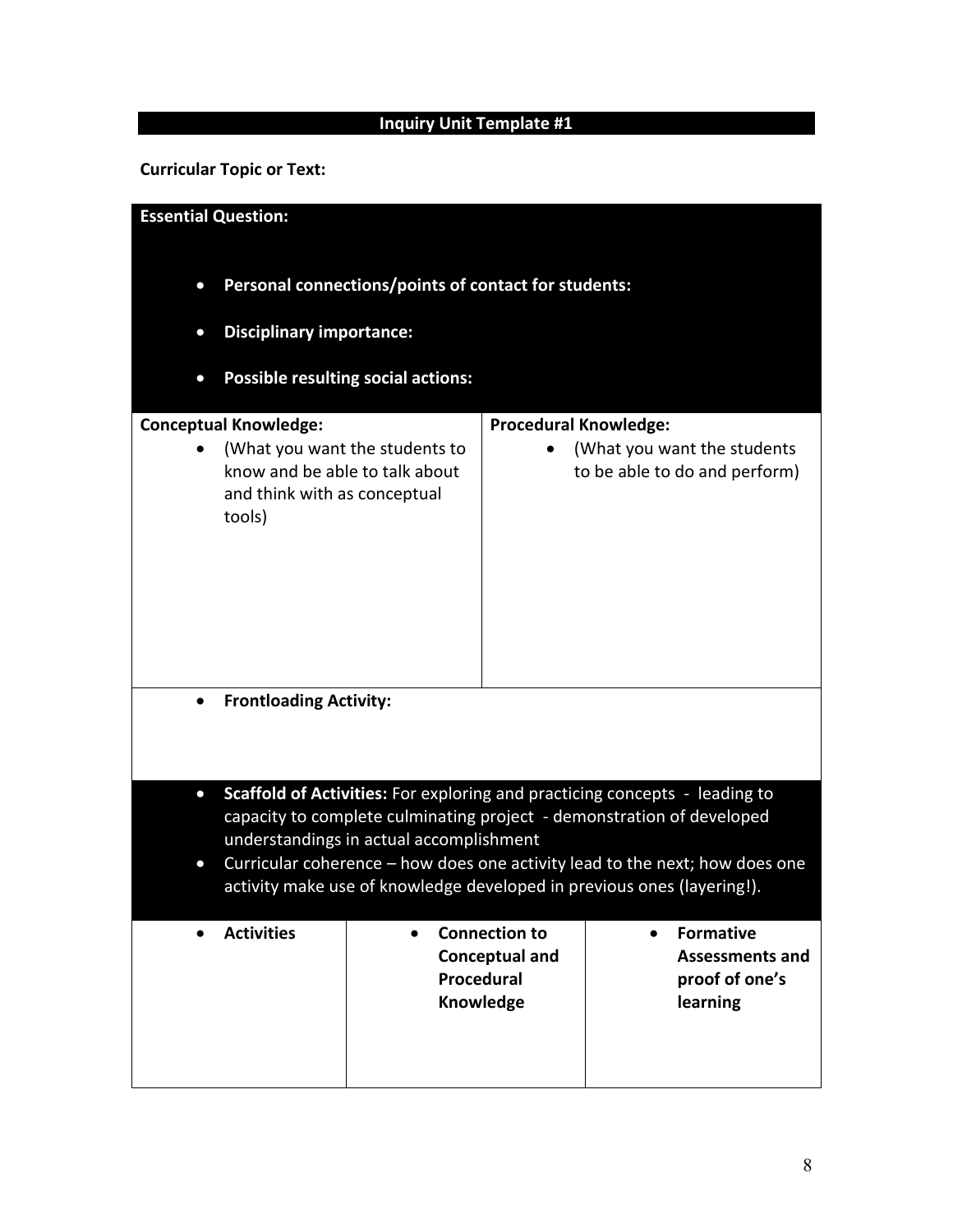| <b>Culminating Project</b><br>$\bullet$                             |                                                                                                                                                                              |                                                                                                                             |
|---------------------------------------------------------------------|------------------------------------------------------------------------------------------------------------------------------------------------------------------------------|-----------------------------------------------------------------------------------------------------------------------------|
| <b>Composition/meaningful</b><br><b>Making Project Description:</b> | Sequence of<br>Project/<br><b>Ways</b><br><b>Students will</b><br>get after the<br><b>Five Kinds of</b><br>Knowledge<br>necessary to<br>composing<br>throughout<br>the unit: | <b>Summative</b><br>$\bullet$<br>Assessment/Pr<br>oof Positive of<br>Learning-<br><b>Criteria and</b><br><b>Benchmarks:</b> |

- **Opportunities for Formative Assessment throughout the unit:**
- **Possible Multimedia and Social Action Extensions of the Writing Assignment/Culminating Project:**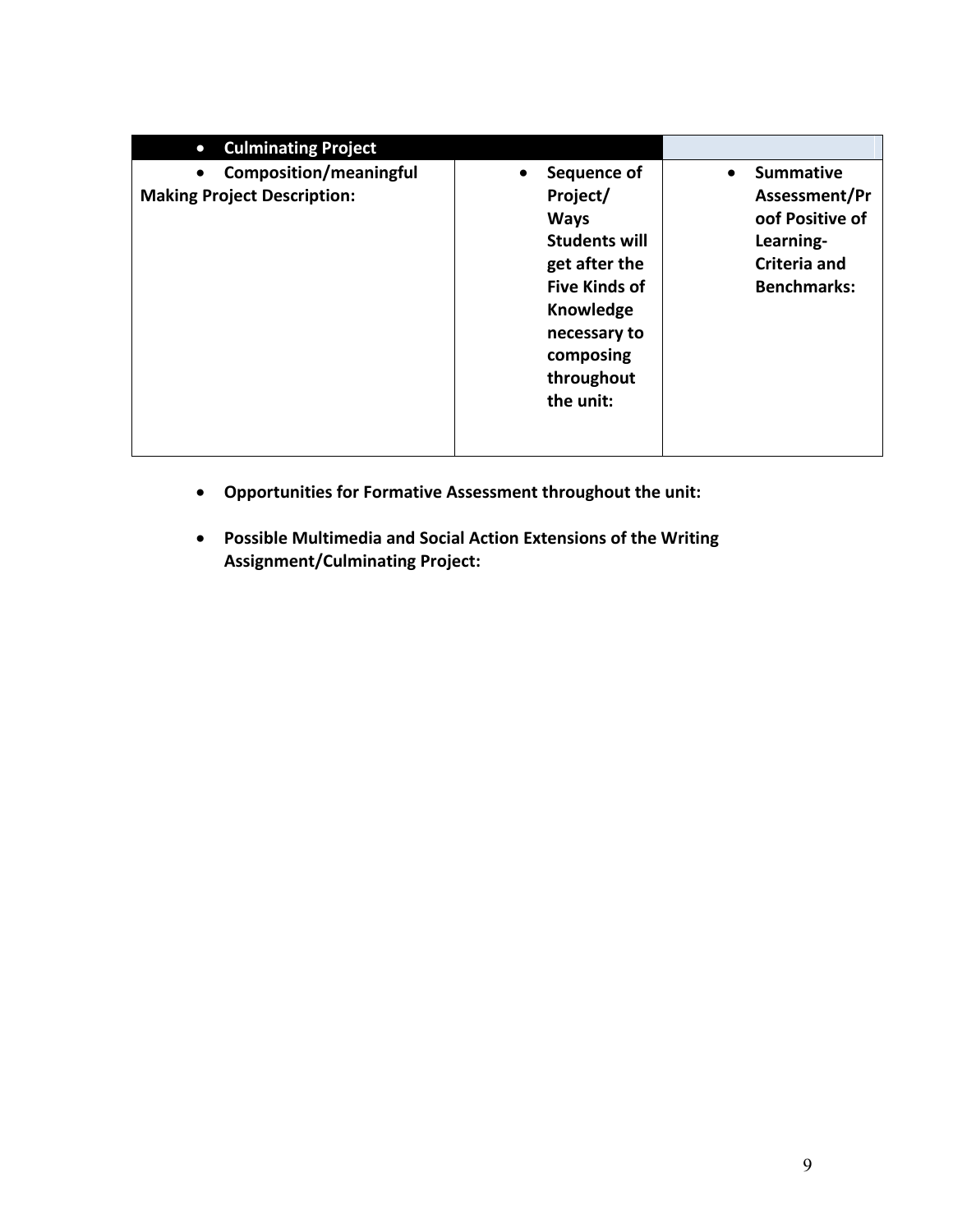# **Asking Essential Questions/Guiding Questions Asking Essential Questions to Frame Instruction**

"Being told is the opposite of finding out." -Jimmy Britton

"The only thing worth learning is learning how to learn."

-Seymour Papert

## **1. Question Criteria:**

- must be open-ended; contended; with multiple perspectives and possible answers
- non-judgmental
- emotive force/intellectual bite or edginess- addresses students' point of view
- immediate relevance and use to students will lead to enduring understandings
- succinct and pointed
- data is available can be ascertained and developed
- not so general as to be undoable; not so specific that it can be answered quickly
- addresses the "heart of the discipline" being studied and essential disciplinary knowledge
- should lead to new questions asked by the students
- should lead to transformed ways of understanding, being and behaving in the world – both individually and as part of collective social action

# **2. Common problems with questions:**

- merely information retrieval; does not require creating data or constructing new understandings
- begs the question
- leading
- too generic
- too narrow and specific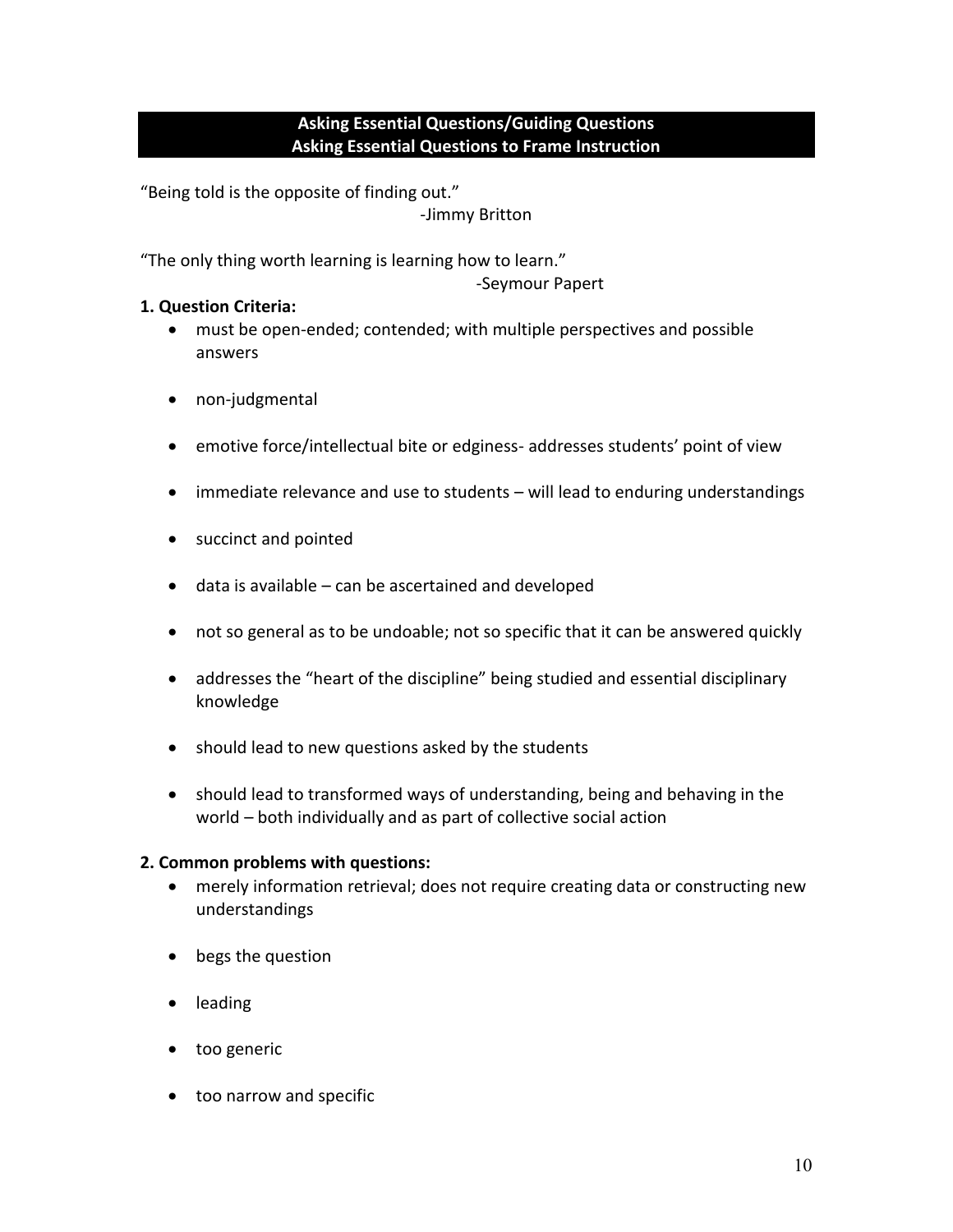# **Revising Questions**

**Topic:** Relationships **Question:** Where do our marriage customs come from? **Problem with Question:** information retrieval **Revision:** What makes a good relationship?

**Topic:** Civil Rights **Question:** How did we win the fight for civil rights? **Problem with Question:** begs the question **Revision:**What are basic human rights and how can they be secured and protected?

**Topic:** Survival **Question:** Why is it bad that animals are going extinct? **Problem with Question:** leading **Revision:** Who will survive?

**Topic:** Identity **Question:** Who am I? **Problem with Question:** generic **Revision:** What do I think is worth fighting for?Where do I belong?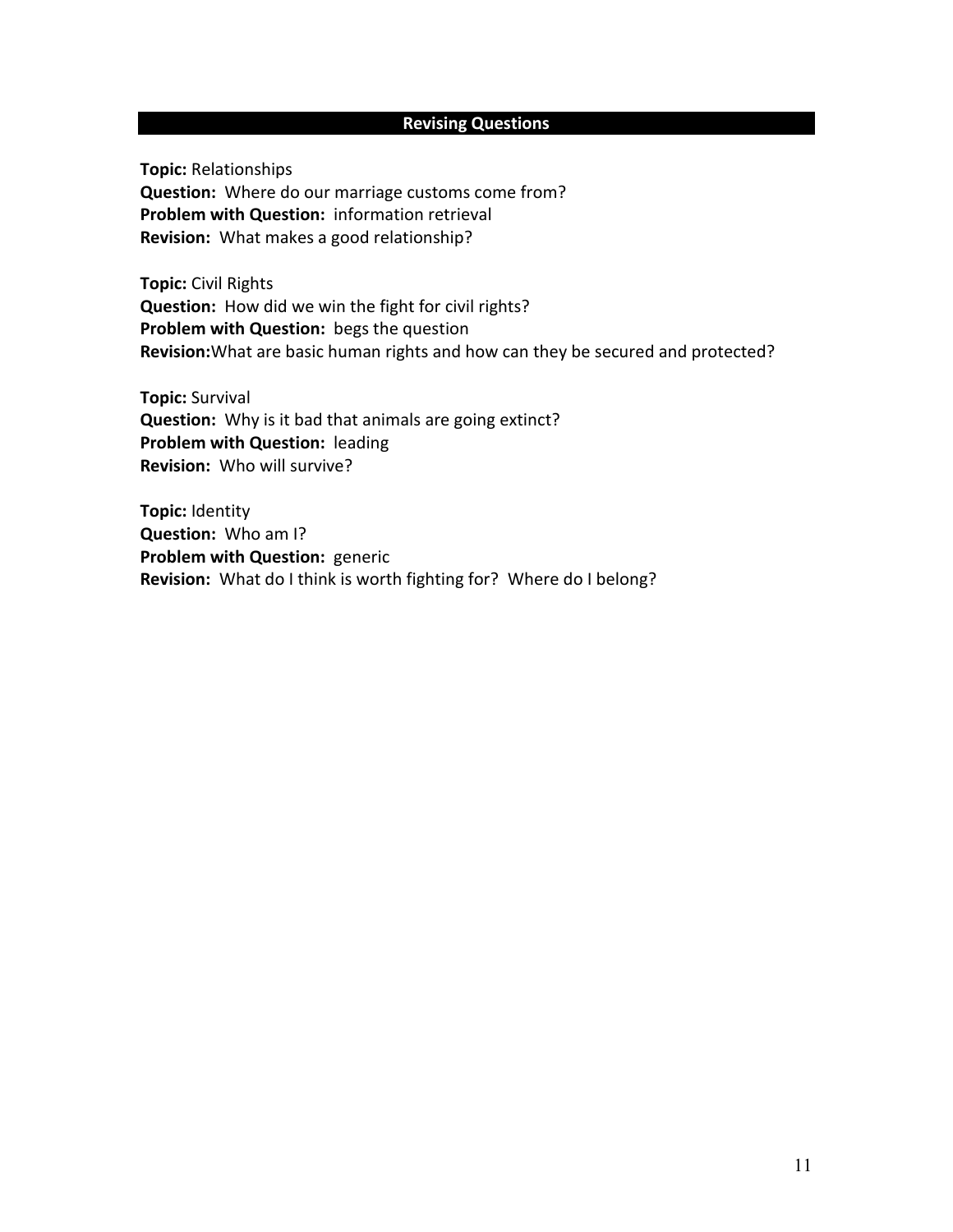## **Tips for Generating Questions**

**Tip:** Put Standards into question forms

Asking Macro-Questions – Wiggins and McTighe

Wiggins and McTighe critique most standards as being too vague, focusing on the rote learning of information, and as not identifying what constitutes adequate evidence of learning. Put standards into question forms ... p. 27

**Tip:** Reframe a required text, topic or standard by focusing on why it matters!

**Tip:** Ask questions of application!

**Tip:** Inquiry and Design – What questions drive the disciplines? What problems inform

current research?

**Tip:** Consider the heart of the matter. What is the true importance of this curricular topic? Why do I love teaching it? What must kids remember and carry away regarding it?

**Tip:** Look around the community for issues that intersect with the topic.

**Tip:** Ask questions about quality that require students to make judgments.

**Tip:** Ask ethical questions – What should we pursue? What should we do with the knowledge we have?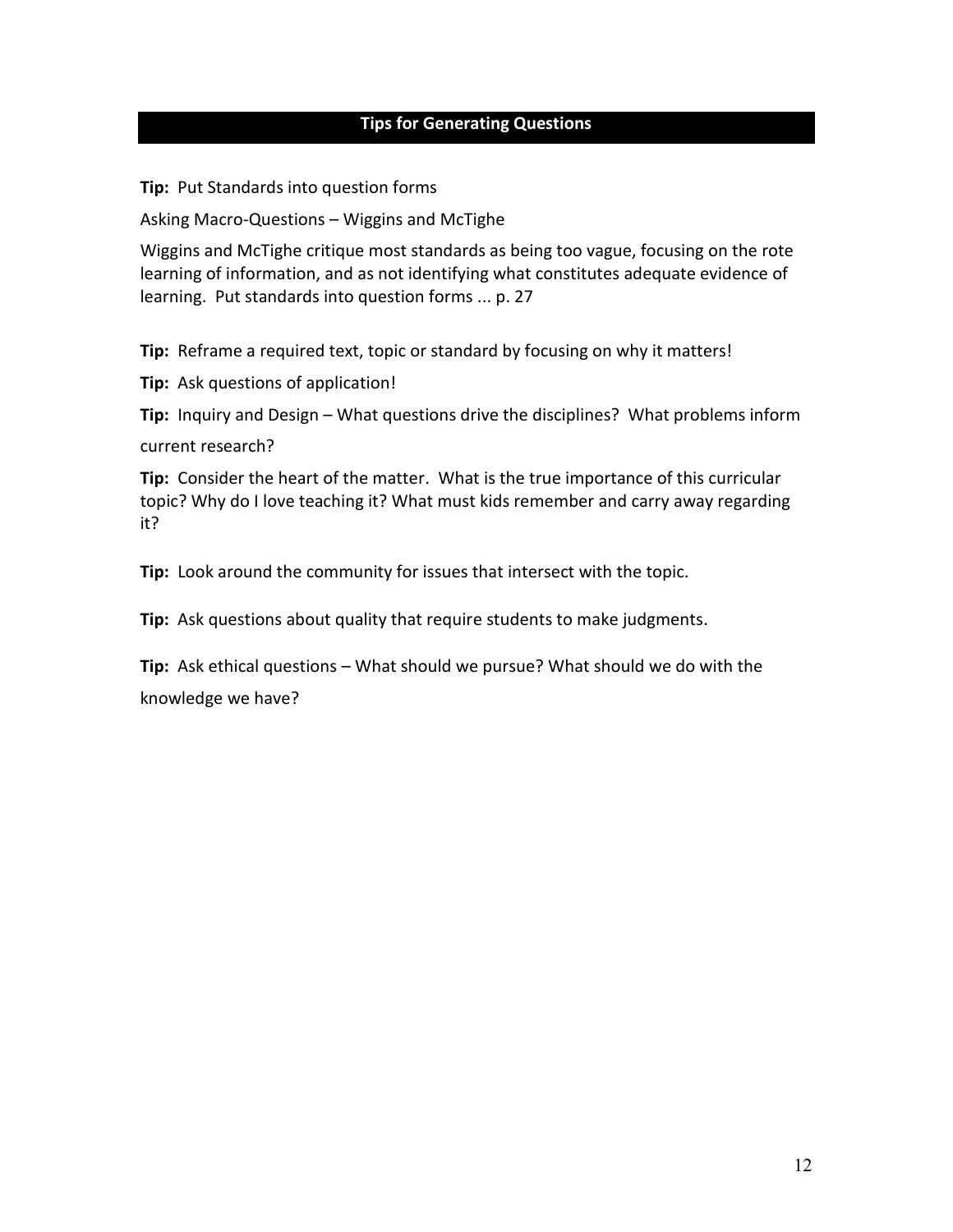#### **Model Guiding Questions**

Social and health problems

- o What is waste and its effects?
- o Who is hungry and what are its effects?
- o What is a good house?
- o What does it mean to be healthy?

Cultural issues:

o Is sports overemphasized in American culture?

Language arts

- o What is courage?
- o What is a good relationship?
- o Where do I belong?
- o What is normal?
- o How does power affect people?

Physics

- o Where do waves come from?
- o How can waves be used?

Biology

- o How do geography and climate affect the growth of crops? Of animal populations? Of human populations and culture?
- o Why do organisms die?
- o How are we similar to bacteria?
- o Is sex necessary, biologically speaking?

History and cultural values

- o Who was/is a great person?
- o When are laws fair?
- o What is worth fighting for?
- o Are wars necessary?
- o Where does money come from?
- o Is Canadian history a history of progress?

**Government** 

- o Is there too much or too little national power?
- o Can liberty and security be balanced?
- o Does federalism work?
- o What is a good government?
- Math
	- o Was geometry discovered or invented? (or any other kind of math)

o How can we best figure rates of decay? (or any other kind of problem) Questions of application:

o How can we apply our understandings to solve a particular problem?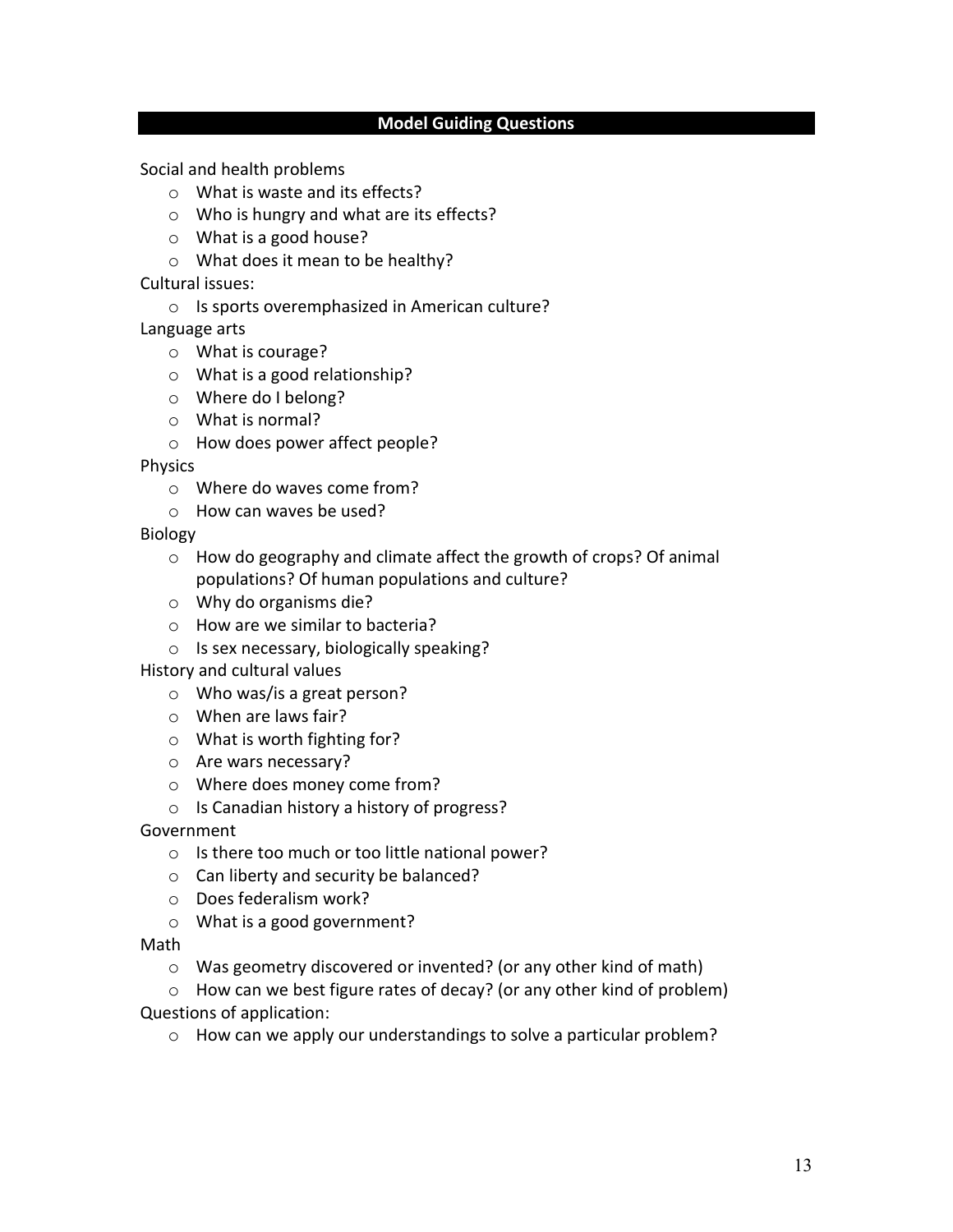# **Tips for identifying culminating projects**

- What's it (the topic, central concepts, procedures) for today?
- What's it for tomorrow?
- What *"work"* does it or could it do?
- How do you foresee and want kids to use it?
- When, where and in what situations can this knowledge be used?
- For social action: What changes do you and/or your students want to see and how can you work for this?
- Come up with a project that will capture (or be analogous to) these powers and purposes!

Connect culminating projects to the kinds of narrative, informational and argument texts the new standards and assessments require students to read and write.

- o Arguments of judgment and policy
- o Informational texts: listing, summarizing, describing, explaining, comparing, defining, classifying/differentiating, cause-effect, problem-solution
- o Narratives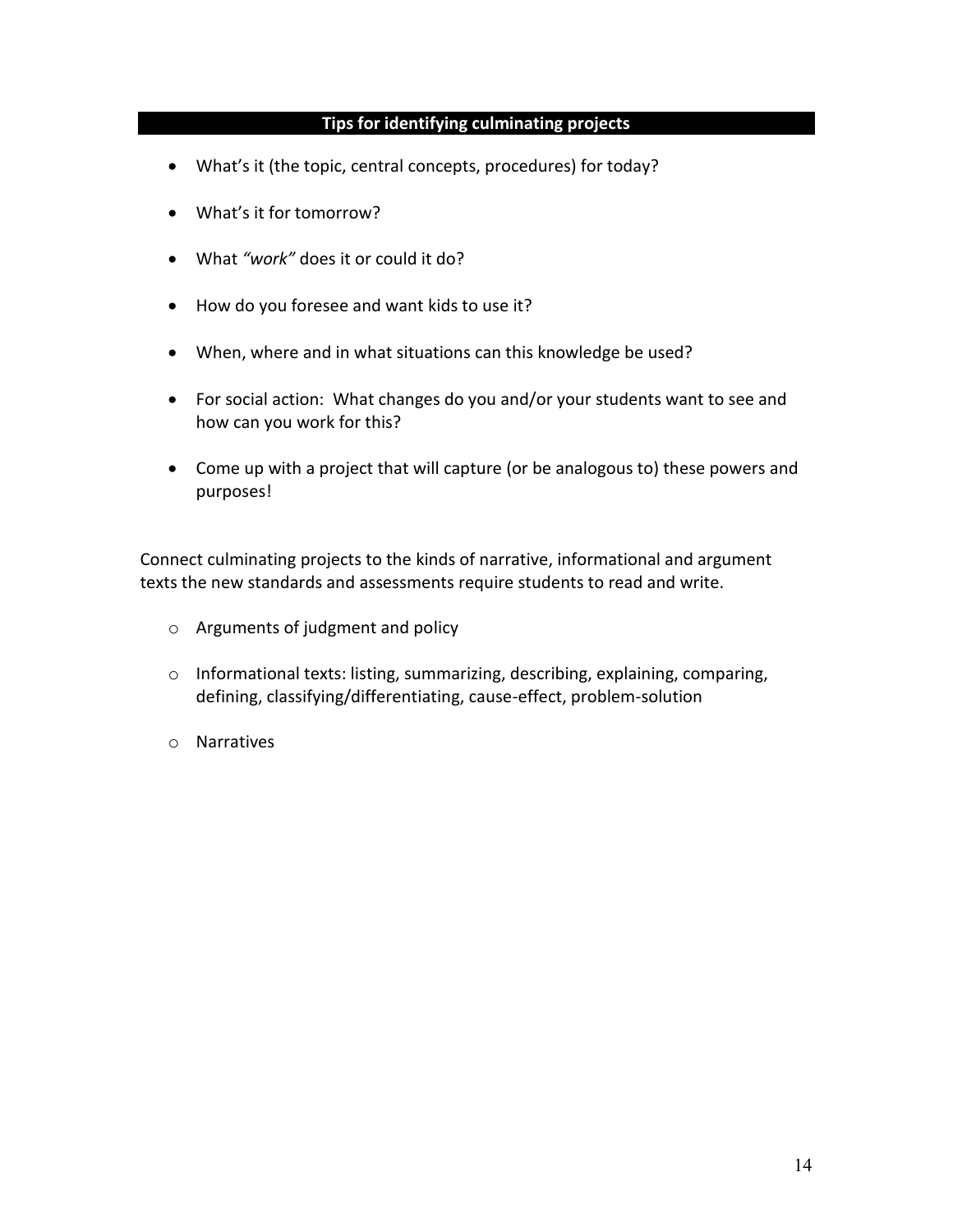| <b>Meaning Making Projects</b> |                                    |                                                |  |  |  |  |  |
|--------------------------------|------------------------------------|------------------------------------------------|--|--|--|--|--|
| <b>Formal Writing</b>          | <b>Multimedia Compositions</b>     | <b>Social Action Projects</b>                  |  |  |  |  |  |
| Arguments                      | Video documentaries                | Show video documentaries                       |  |  |  |  |  |
|                                |                                    | publicly                                       |  |  |  |  |  |
| <b>Extended Definitions</b>    | Hypermedia documentaries           | Host public debate                             |  |  |  |  |  |
| <b>Process Descriptions</b>    | Video How-To Guides                | Volunteer work                                 |  |  |  |  |  |
| Classifications                | Websites                           | Hot-line project                               |  |  |  |  |  |
| <b>Narrative Retellings</b>    | Digital stories                    | <b>Peer Mediation Project</b>                  |  |  |  |  |  |
| Fables                         | Multimedia Personality<br>Profiles | Local Hero celebrations                        |  |  |  |  |  |
| <b>Stories</b>                 | Digital scrapbooks                 | Lake cleanup project                           |  |  |  |  |  |
| <b>Picture Books</b>           | Webquests                          | Park cleanup project                           |  |  |  |  |  |
| <b>Big Books</b>               | Museum exhibits                    | Create and maintain exhibit<br>in local museum |  |  |  |  |  |
| <b>Brochures</b>               | Museum kiosks                      | Senior Citizen visits/help<br>days             |  |  |  |  |  |
| <b>Public Service</b>          | <b>Public Service</b>              | Disseminate the public                         |  |  |  |  |  |
| Announcements                  | Announcements on Video             | service announcements                          |  |  |  |  |  |
|                                | or dramatized                      |                                                |  |  |  |  |  |
| Pamphlets                      | Timelines                          | Host or participate in                         |  |  |  |  |  |
|                                |                                    | community meetings                             |  |  |  |  |  |
| Dictionaries/Glossaries        | Video glossaries                   | Present proposals to school                    |  |  |  |  |  |
|                                | Picture dictionaries               | board, city council, service                   |  |  |  |  |  |
|                                |                                    | groups                                         |  |  |  |  |  |
| Guides                         | <b>Murals</b>                      | Letter writing campaign                        |  |  |  |  |  |
| Newspaper; articles            | News Show/Talk Show                | Thank you campaign                             |  |  |  |  |  |
| <b>Case Studies</b>            | Dance performance                  | Waste free school project                      |  |  |  |  |  |
| Poetry book or cycle           | Computer programs                  | Informational campaigns                        |  |  |  |  |  |
| Multigenre research            | MTV videos of poems                | <b>Build: Repair or Rebuild</b>                |  |  |  |  |  |
|                                |                                    | something, e.g. engine;                        |  |  |  |  |  |
|                                |                                    | engine model, cabinet                          |  |  |  |  |  |
| How-to guides                  | Multigenre compositions            | Career research: shadow a                      |  |  |  |  |  |
|                                |                                    | police officer, view medical                   |  |  |  |  |  |
|                                |                                    | procedures, compile                            |  |  |  |  |  |
|                                |                                    | interviews into manuscript                     |  |  |  |  |  |
| Travelogues                    | Public performance:                | Physical experience or                         |  |  |  |  |  |
|                                | concert, recital, painting,        | challenge: learn to scuba                      |  |  |  |  |  |
|                                | living history museum,             | dive, run a marathon, lose                     |  |  |  |  |  |
|                                | fashion show, meeting of           | weight                                         |  |  |  |  |  |
|                                | minds                              |                                                |  |  |  |  |  |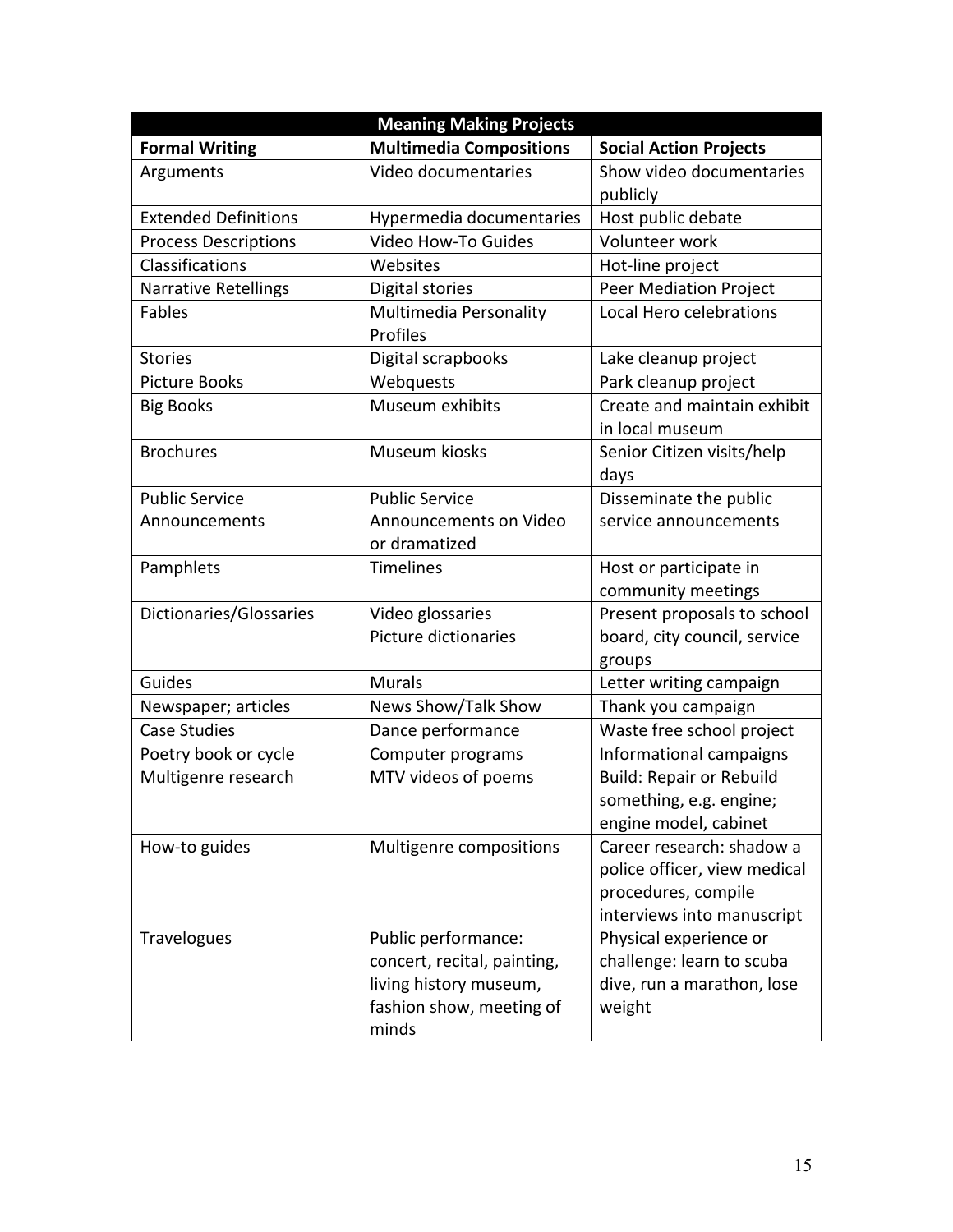Teacher Research roundtables

- 1. Your presentation should cover the following points:
	- a) Question: Identify your research question (Essential Question)
	- b) Why did this question grab you? How did it come to your attention? (Frontloading)
	- c) History: Describe the history of your question: wWhy you feel it is important, how it changed and evolved as you planned your project. (Learning what experts already think and know – topical inquiry) If you did any reading or library/Internet research that helped you see what others think or have done to pursue this question, then review that here.
	- d) Data Collection: Describe how you pursued your question: methods you used, data sources that were available (critical inquiry)
	- e) Findings: what you found out (Culminating projects)
	- f) So what? How did pursuing this project and what you found out inform you as a teacher? How does it help you think about your teaching? What interventions or new teaching strategies does it suggest you might try?
	- g) Reflection: How did it go? What will you do differently next time? What new questions, methods, etc. might you like to try?